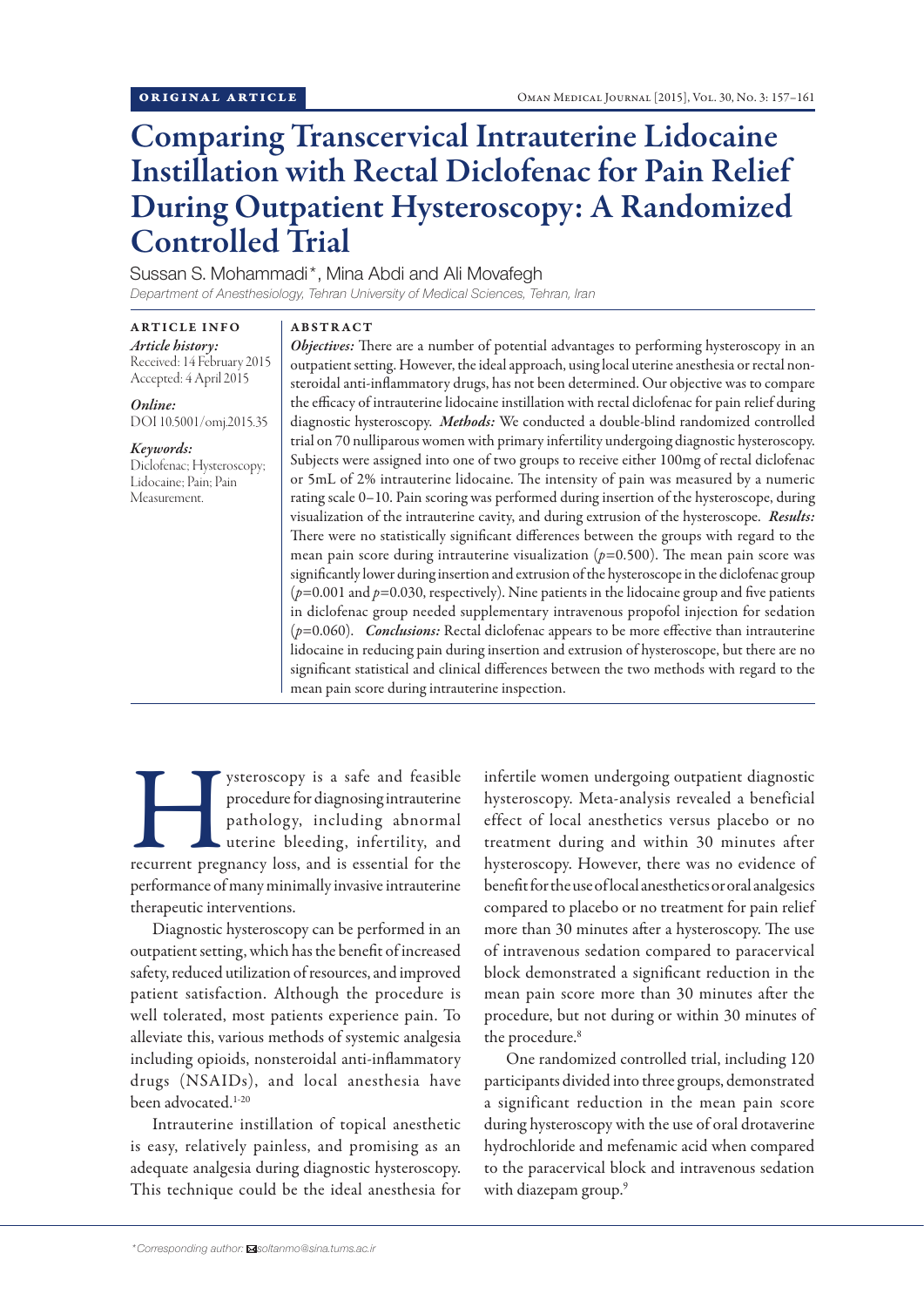Since rectal NSAIDs act more rapidly than the oral form and there was no study for rectal use of these drugs for hysteroscopy, we sought to compare the efficacy of intrauterine lidocaine instillation with rectal diclofenac for pain relief in infertile women undergoing diagnostic hysteroscopy.

# METHODS

This randomized, double-blind clinical trial was approved by the Ethical Committee of Tehran University of Medical Sciences, Tehran, Iran. The study was performed at the Center of Reproductive Medicine, Dr.Shariati Hospital, from July 2012 to April 2013. Written informed consent was obtained from all subjects.

Ninety-four ASA physical status I-II (American Society of Anesthesiologist's classification for risk of anesthesia according to underlying diseases) nulliparous women with primary infertility aged 18–40 years old and scheduled for diagnostic hysteroscopy were randomly allocated into one of two groups: intrauterine lidocaine instillation or rectal diclofenac. Patients with known cervical stenosis, respiratory or cardiac dysfunction, a previous adverse reaction to any of the drugs used in the study, or an inability to understand how to score the pain, and patients who needed invasive intrauterine therapeutic interventions during the hysteroscopy (such as endometrial biopsy, uterine adhesiolysis, myomectomy, or polypectomy) were excluded. If the patient could not tolerate the procedure, 15µg/kg of propofol was injected intravenously and the patient was also excluded from the study.

Randomization was performed using computer generated codes. Sealed envelopes containing the information of the randomization code were kept by the staff not involved in the study. The envelope was transferred to a specific member of the gynecologic staff. In the gynecologic ward, 30 minutes before transferring to the operating room, the staff gave 100mg rectal diclofenac to patients in the diclofenac group. The envelope was sealed again and kept in the patient's folder until the end of the study. All members of the surgical team, nursing staff, patients, and the anesthetist were unaware of the allocation.

After arrival in the operating room, standard monitoring, including electrocardiogram, arterial oxygen saturation, and noninvasive blood pressure were connected to the patients. A 20-gauge IV cannula was inserted for each patient and 3ml/kg ringer lactate solution was infused. Before surgery, patients were educated about the numeric rating scale (NRS) in which 0 indicated no pain and 10 the worst pain imaginable.

All patients were put in the lithotomy position and a sterile bivalve speculum was introduced into the vagina for visualization of the cervix. The cervix and vagina were washed with antiseptic solution. The cervix was grasped with single-toothed tenaculum after anesthetizing the grasping site with 1ml of 2% lidocaine to straighten the uterine axis. The study drugs (lidocaine or saline) were prepared by the anesthesia staff who gave it to the surgeon who was blinded to allocation. Then 5ml of 2% lidocaine or the same volume of saline was instilled through the endocervix into the uterine cavity with an 18-gauge angiocatheter. The angiocatheter was left in place for three minutes before it was withdrawn while patients were in the Trendelenburg position to limit backflow and to allow the anesthetic to take effect. A rigid 3.5mm hysteroscope was used for hysteroscopy by the surgeon. Pain scores were evaluated on three separate occasion: during insertion of the hysteroscope, during visualization of uterine cavity, and during extrusion of the hysteroscope.

Patients data including age, weight, duration of hysteroscopy, and pain scores were all recorded and compared between the study groups.

Data were analyzed using SPSS, version 11.0 (SPSS Inc., Chicago, USA). Student's *t*-test, Mann-Whitney U test, and chi-square test were used where appropriate. According to a previous study, the incidence of pain in the local anesthesia group was 40%. In order to detect a difference of 30% for pain on the NRS, with two-sided alpha levels of 0.05 and a power of 80%, the estimated sample size was calculated as 35 participants in each group.

# RESULTS

A total of 94 consecutive patients were evaluated for eligibility and 24 patients were excluded, of which six patients did not meet the inclusion criteria, 14 needed supplementary propofol for sedation and four needed invasive intrauterine therapeutic interventions during hysteroscopy [Figure1].

Demographic data and duration of the hysteroscopy were not statistically different in the study groups [Table1].

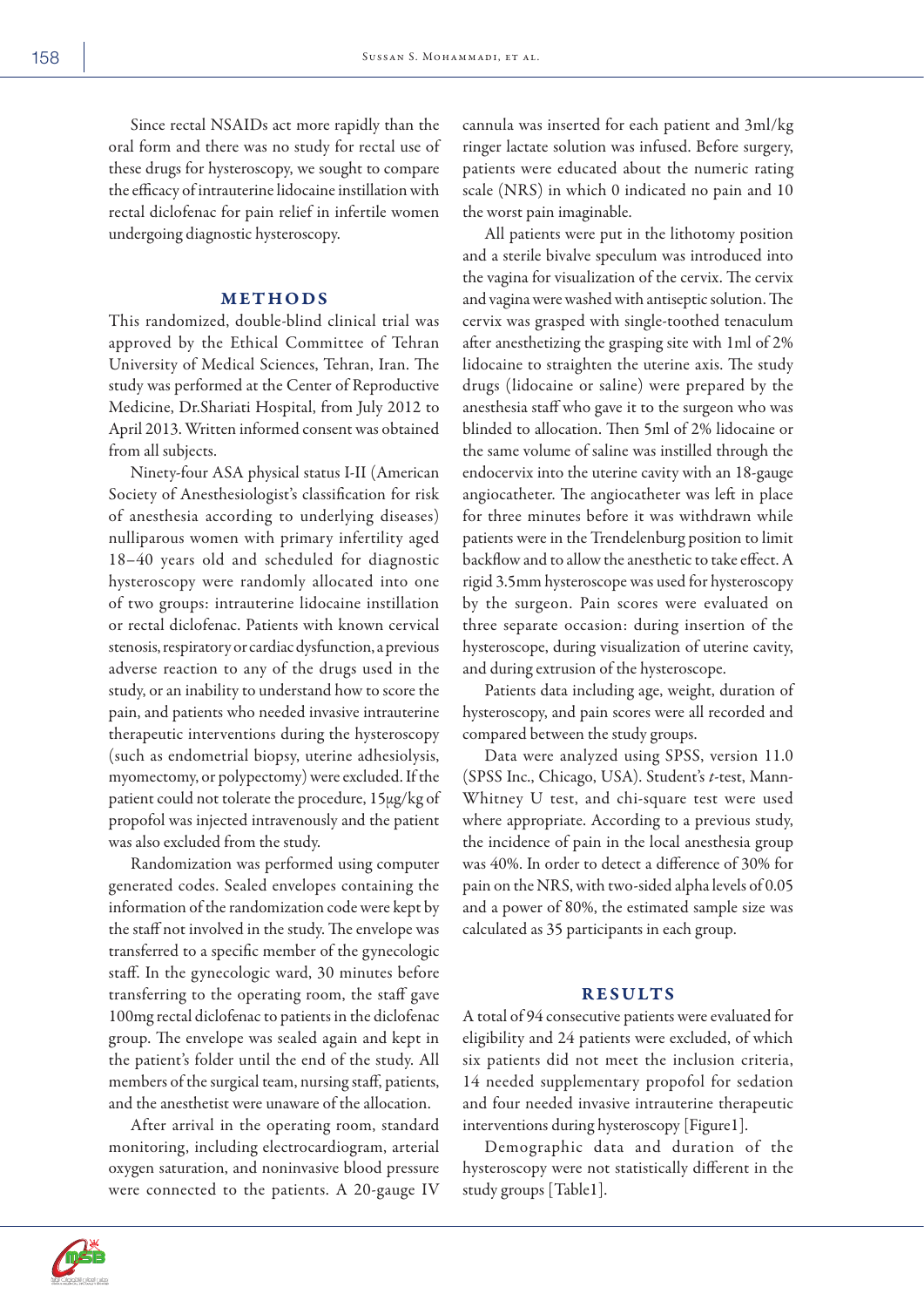

Figure 1: Flow diagram of the study showing the allocation and follow-up of the two groups.

| Variable                                 | Lidocaine<br>group<br>$(n=35)$ | <b>Diclofenac</b><br>group<br>$(n=35)$ | <i>p</i> -value |
|------------------------------------------|--------------------------------|----------------------------------------|-----------------|
| Age (years)                              | $29.3 + 4.4$                   | $30.8 + 4.4$                           | 0.060           |
| Weight (kg)                              | $64.8 + 8.3$                   | $67.3 + 9.3$                           | 0.050           |
| ASA class<br>I/II(n)                     | 31/4                           | 28/7                                   | 0.120           |
| Duration of<br>hysteroscopy<br>(minutes) | $13.4 + 3.5$                   | $13.7 + 3.9$                           | 0.140           |

Table 1: Demographic data and duration of hysteroscopy in the study groups.

*Data presented as mean ±SD.*

Table 2: Mean pain scores for individual steps of hysteroscopy in the study groups.

| Step of the<br>procedure        | Lidocaine<br>group | Diclofenac<br>group | <i>p</i> -value |
|---------------------------------|--------------------|---------------------|-----------------|
| Insertion of<br>hysteroscope    | $2.1 + 1.2$        | $0.8 + 1.1$         | 0.001           |
| Inspection of<br>uterine cavity | $2.4 + 1.1$        | $2.1 + 1.3$         | 0.500           |
| Extrusion of<br>hysteroscope    | $1.1 + 1.7$        | $0.7 + 1.0$         | 0.030           |

*Data presented as mean ±SD.*

There were no statistically significant differences between the study group of patients with regard to the mean pain score during visualization of uterine cavity  $(p=0.500)$ . The mean pain score was significantly lower during insertion and extrusion of the hysteroscope in the diclofenac group (*p=*0.001 and *p=*0.030, respectively) [Table 2].

Nine patients in the lidocaine group and five patients in the diclofenac group needed an intravenous propofol injection (*p=*0.060).

## DISCUSSION

Our study showed that rectal diclofenac sodium was more effective than intrauterine lidocaine instillation at reducing pain during insertion and extrusion of a hysteroscope, but there was no significant statistical and clinical difference between the two methods with regard to the mean pain scores during intrauterine inspection.

There are several causes of pain during and after hysteroscopy. During hysteroscopy, the first cause of pain is usually cervical manipulation. The cervix is often grasped with an instrument, such as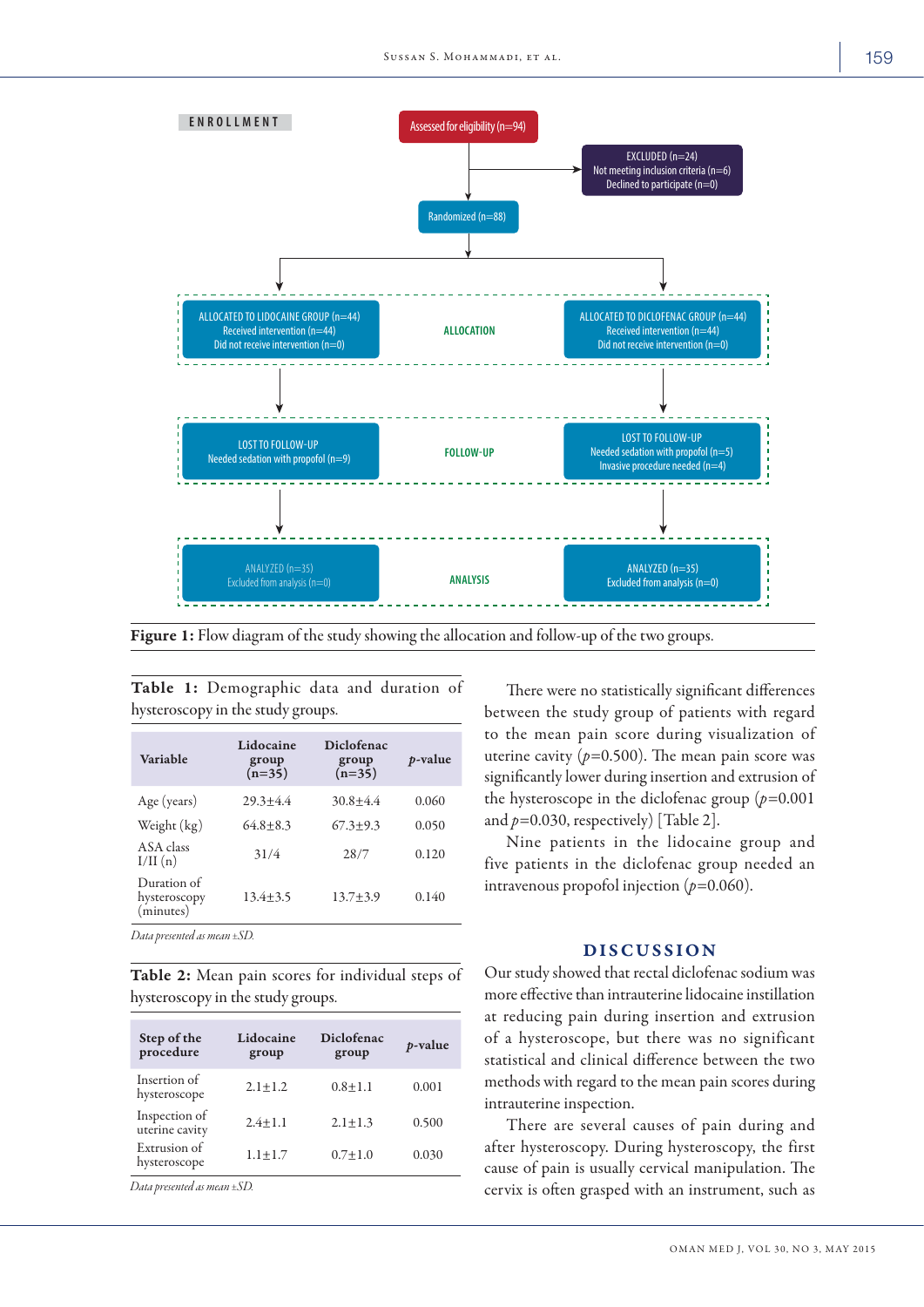a tenaculum, and may be cannulated and dilated to allow the hysteroscope to pass through. Pain stimuli from the cervix and vagina are conducted by visceral afferent fibers to the spinal ganglia (S2 to S4) via the pudendal and pelvic splanchnic nerves, along with parasympathetic fibers. Following cervical manipulation, cannulation, and dilatation, distention of the uterus during hysteroscopy can also cause pain. Delayed pain may be caused by the release of prostaglandins due to the cervical manipulation as well as distension of the uterus.<sup>10-18</sup>

In a randomized trial by Lau et al,<sup>3</sup> on 90 women undergoing hysteroscopy with or without endometrial biopsy, instillation of 5mL of 2% lignocaine into the uterine cavity was not effective in decreasing hysteroscopy-related pain, which correlated with our study. However, in our study all of our patients were nulliparous and the majority of women in the Lau study were multiparous.

In another study by Sharma et al,<sup>9</sup> on 120 women undergoing hysteroscopy and endometrial biopsy, there was significant reduction in the mean pain score with the use of oral drotaverine hydrochloride and mefenamic acid compared to paracervical block and intravenous sedation using diazepam. Although they used oral NSAIDs plus drotaverine (a selective inhibitor of phosphodiesterase 4), their results correlated with ours.

Since additional pain can be caused by release of prostaglandins due to cervical manipulation, and distension of the uterus, further studies should be undertaken to estimate the efficacy of rectal NSAIDs with antiprostaglandin effects. These should be combined with other drugs for pain relief and the pain measured during and after the hysteroscopy.

Our study was limited by the small number of patients evaluated, the lack of a placebo controlled group, and lack of evaluation of other secondary outcome measures like heart rate and blood pressure. Since cultural factors also contribute to the pain tolerance levels, multicenter, placebo-controlled trials need to be conducted to prove the efficacy of rectal diclofenac or intrauterine lidocaine for outpatient diagnostic hysteroscopy.

### **CONCLUSION**

Rectal diclofenac appears to be more effective than intrauterine lidocaine in reducing pain during insertion and extrusion of a hysteroscope, but there are no significant statistical and clinical differences between the two methods with regard to the mean pain score during intrauterine inspection to support this finding.

#### *Disclosure*

The authors declared no conflict of interests. This research was supported by a Tehran University of Medical Sciences & Health Services grant.

#### *Acknowledgements*

We would like to thank the physicians, nurses and anesthesia staff for their cooperation.

#### references

- 1. Hassan L, Gannon MJ. Anaesthesia and analgesia for ambulatory hysteroscopic surgery. Best Pract Res Clin Obstet Gynaecol 2005 Aug;19(5):681-691.
- 2. Lau WC, Lo WK, Tam WH, Yuen PM. Paracervical anaesthesia in outpatient hysteroscopy: a randomised double-blind placebo-controlled trial. Br J Obstet Gynaecol 1999 Apr;106(4):356-359.
- 3. Lau WC, Tam WH, Lo WK, Yuen PM. A randomised double-blind placebo-controlled trial of transcervical intrauterine local anaesthesia in outpatient hysteroscopy. BJOG 2000 May;107(5):610-613.
- 4. Giorda G, Scarabelli C, Franceschi S, Campagnutta E. Feasibility and pain control in outpatient hysteroscopy in postmenopausal women: a randomized trial. Acta Obstet Gynecol Scand 2000 Jul;79(7):593-597.
- 5. Cicinelli E, Didonna T, Ambrosi G, Schönauer LM, Fiore G, Matteo MG. Topical anaesthesia for diagnostic hysteroscopy and endometrial biopsy in postmenopausal women: a randomised placebo-controlled double-blind study. Br J Obstet Gynaecol 1997 Mar;104(3):316-319.
- 6. Downes E, al-Azzawi F. How well do perimenopausal patients accept outpatient hysteroscopy? Visual analogue scoring of acceptability and pain in 100 women. Eur J Obstet Gynecol Reprod Biol 1993 Jan;48(1):37-41.
- 7. Broadbent JA, Hill NC, Molnár BG, Rolfe KJ, Magos AL. Randomized placebo controlled trial to assess the role of intracervical lignocaine in outpatient hysteroscopy. Br J Obstet Gynaecol 1992 Sep;99(9):777-779.
- 8. Kabli N, Tulandi T. A randomized trial of outpatient hysteroscopy with and without intrauterine anesthesia. J Minim Invasive Gynecol 2008 May-Jun;15(3):308-310.
- 9. Sharma JB, Aruna J, Kumar P, Roy KK, Malhotra N, Kumar S. Comparison of efficacy of oral drotaverine plus mefenamic acid with paracervical block and with intravenous sedation for pain relief during hysteroscopy and endometrial biopsy. Indian J Med Sci 2009 Jun;63(6):244-252.
- 10. Ahmad G, O'Flynn H, Attarbashi S, Duffy JM, Watson A. Pain relief for outpatient hysteroscopy. Cochrane Database Syst Rev 2010;(11):CD007710.
- 11. Barcaite E, Bartusevicius A, Railaite DR, Nadisauskiene R. Vaginal misoprostol for cervical priming before hysteroscopy in perimenopausal and postmenopausal women. Int J Gynaecol Obstet 2005 Nov;91(2):141-145.
- 12. Preutthipan S, Herabutya Y. Vaginal misoprostol for cervical priming before operative hysteroscopy: a randomized controlled trial. Obstet Gynecol 2000 Dec;96(6):890-894.
- 13. Readman E, Maher PJ. Pain relief and outpatient hysteroscopy: a literature review. J Am Assoc Gynecol Laparosc 2004 Aug;11(3):315-319.
- 14. Trolice MP, Fishburne C Jr, McGrady S. Anesthetic efficacy of intrauterine lidocaine for endometrial biopsy: a randomized double-masked trial. Obstet Gynecol 2000 Mar;95(3):345-347.
- 15. Hui SK, Lee L, Ong C, Yu V, Ho LC. Intrauterine